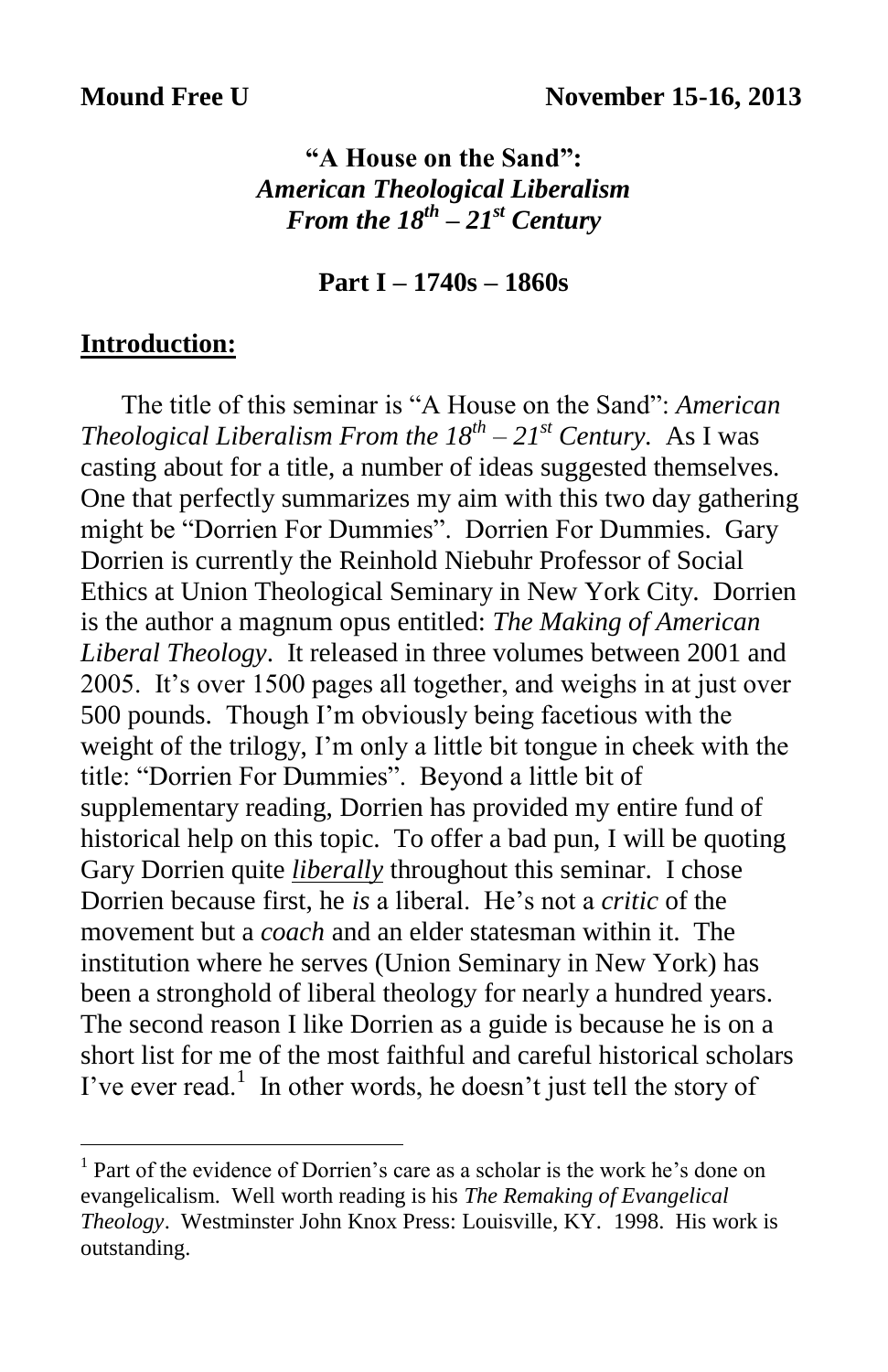liberalism as an admirer, or an adoring fan. Though he's appreciative and sympathetic of the history he's writing, his objectivity is remarkable, and his *critical* advocacy of his subject is terribly refreshing. I trust you will hear abundant evidence of that over the next two days.

 Let's begin with Dorrien's definition of liberalism and I'll follow his definition with my own (which really is not my own at all – but more on that in a minute). Dorrien says:

 "…liberal theology…In essence…is the idea that Christian theology can be genuinely Christian without being based upon external authority…that all claims to truth, in theology…must be made on the basis of reason and experience, not by appeal to external authority. [In other words] Christian scripture…does not settle or establish truth claims about matters of fact."<sup>2</sup>

Dorrien's categories of external authority, reason, and experience have their home originally in the thinking of John Wesley but they came to be most clearly systematized by  $20<sup>th</sup>$  century Wesleyan scholar Albert C. Outler. Outler studied Wesley and he saw him appealing to four categories as domains within which we do theology: written revelation, human reason, human experience, and human tradition. He called it "the Wesleyan Quadrilateral". Outler said that these four sources are *all* sources of authority in the Christian's life (which *Wesley* taught as well). What Wesley believed is that while human reason, experience, and tradition *were legitimate* sources of authority, Scripture *alone* provides the *primary* authority. Of the four sides or points of the quadrilateral, the Bible carried the greatest weight, held the most clout, and it goes on top. 3 Scripture bears the chief influence. Give reason, experience and tradition their due, but the buck stops with the Bible. Scripture is authoritative, and it has the first and final Word

<sup>2</sup> Gary Dorrien, *The Making of American Liberal Theology: Imagining Progressive Religion 1805-1900*. Westminster John Knox Press: Louisville, KY. 2001. p.xiii. and Gary Dorrien, *The Making of American Liberal Theology: Idealism, Realism, and Modernity1900-1950*. Westminster John Knox Press: Louisville, KY. 2003. p.1

<sup>3</sup> For a fuller treatment of this topic, see Don Thorson, *The Wesleyan Quadrilateral: A Model of Evangelical Theology*. Emeth Press: Lexington, KY. (1990) 2005.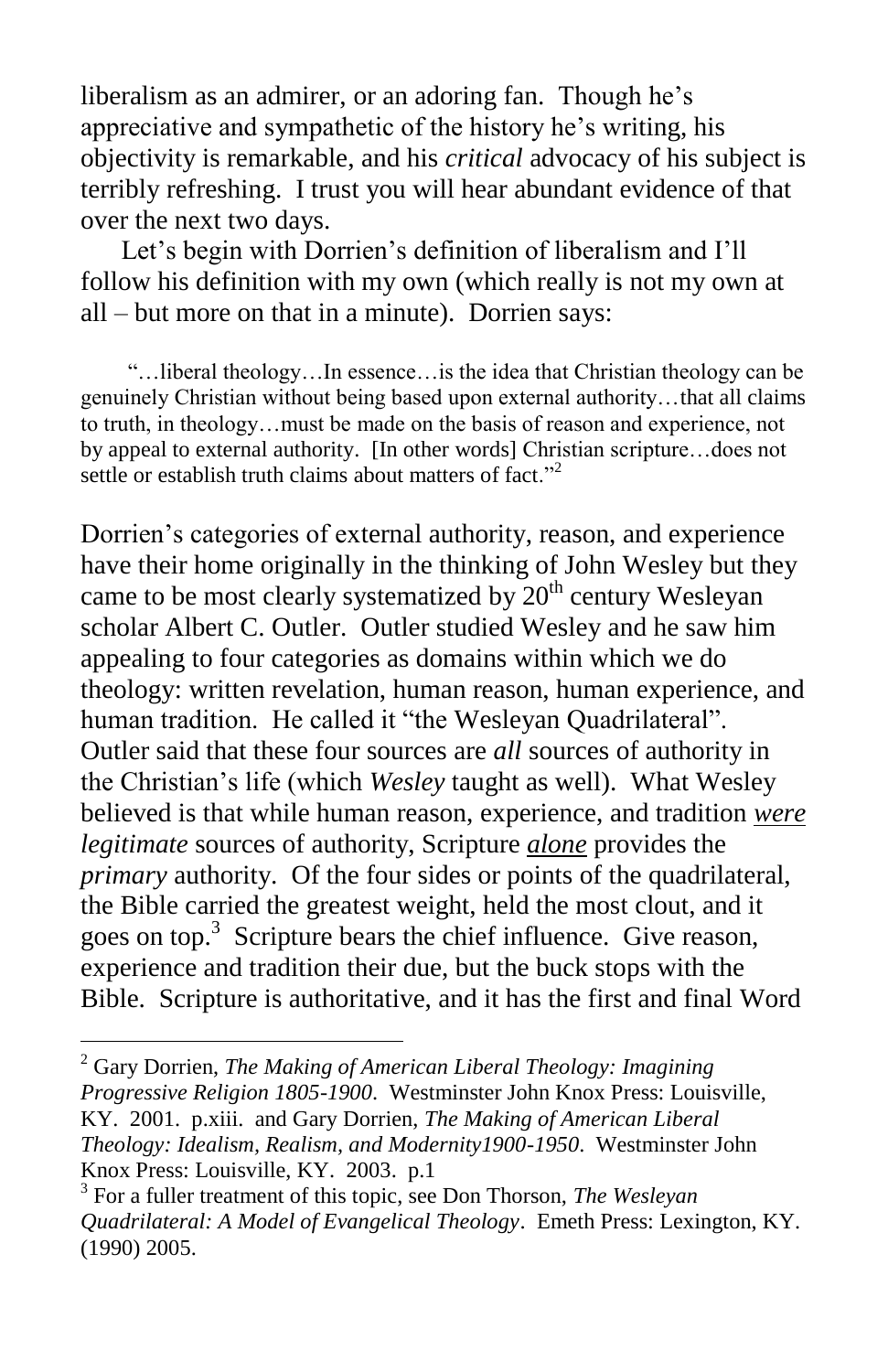(so to speak). That backdrop is absolutely crucial to making sense of Dorrien's definition of liberalism. I think it's a dynamite definition of liberal theology but you need to know that that's what Dorrien means. His quadrilateral looks different than Wesley's. The categories are the same, but the primary authority is not the same. And that makes all the difference (in Dorrien's thinking, in Wesley's thinking, and in my own). Dorrien says truth claims must be made on the basis of reason and experience (without appealing to external authority)…Christian Scripture does not settle or establish claims about matters of fact. Wesley was not a liberal in the sense that Dorrien is defining "liberal" here. Wesley was quite conservative on this score. $4$ 

 Now one final note and we'll begin our survey. I have my own definition of liberalism and here it is: liberalism is the desire to be free from the Word of God in our mood, methods, morals, and message. Liberalism is the desire to be free from the Word of God in our mood, methods, morals, and message. The four "m's" are drawn from the work of Charles Woodbridge in his 1969 work entitled: *The New Evangelicalism*. 5 Woodbridge, himself a Presbyterian fundamentalist, used the four "m's" to assess what was being called "the new evangelicalism" at the time (what we simply refer to as "evangelicalism" today). He said the New Evangelicalism differed from Fundamentalism in its mood, its methods, its message, and its morals. He didn't like it. For Woodbridge, the New Evangelicalism had built within it, tendencies toward liberalism. Though I am not a fundamentalist, I do completely agree with Woodbridge's concerns about evangelicalism. But I believe that the desire to be free from the

<sup>4</sup> Clear evidence of John Wesley's doctrine of inerrancy is demonstrated in John D. Woodbridge, *Biblical Authority: A Critique of the Rogers / McKim Proposal*. Zondervan Publishing House: Grand Rapids, MI. 1982. pp.213-214 n. 39. Other evidence of Wesley's conservatism with reference to Scripture is clear from the types of epithets some contemporaries used to speak of him: "Wesley was…called a 'Bible bigot' in his day." See Iain H. Murray, *Wesley and Men Who Followed*. The Banner of Truth Trust: Carlisle, PA. 2003. p.257. <sup>5</sup> Charles Woodbridge, *The New Evangelicalism*. Bob Jones University Press: Greenville, SC. 1969 (1970). Charles was the father of John Woodbridge from the footnote above.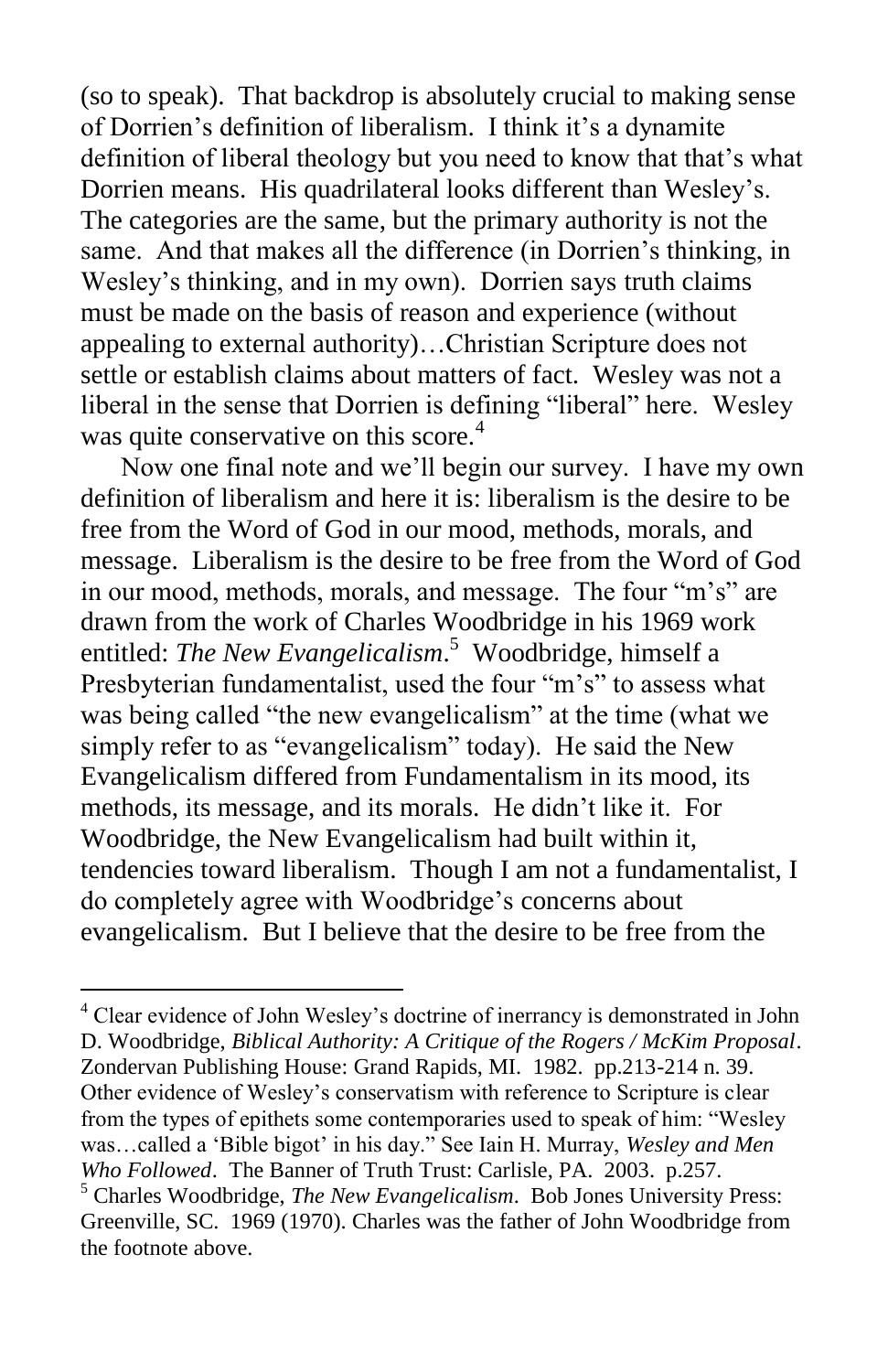Word of God (both written and incarnate) is part and parcel not merely of the *evangelical* condition but of the *fallen human* condition. And that means that fundamentalists can be guilty of liberalism, too. So can evangelicals, so can progressives. Catholics, Protestants, and Eastern Orthodox alike.

 So that's what I mean by liberalism. To be liberal is to be "free", that's literally what the word means. A desire to be free. It's a positive word. But as I'm using here, you certainly catch the negative overtones of it. The morality of freedom is contingent upon the subject from whom we desire to be free or to be liberated. So the desire to be free from sin, to be free from injustice, to assist other people in their freedom from suffering. That's a wonderful application of this word. We want to be liberal there, to seek to liberate. But the desire to be free from the word of God, I believe, is not only the essence of liberalism, but it's exactly what Jesus means when he speaks of building our house on the sand. To change the metaphor back to freedom and liberation, it was Charles Bridges who once said: "Even the very chains of Christ are glorious."<sup>6</sup> And in saying so he's merely echoing the biblical witness of Paul in Romans 6:18 who says that Christians: "having been set free from sin, have become slaves of righteousness." So taking together Dorrien's definition, Wesley's Quadrilateral, and Woodbridge's four "m's" of mood, methods, morals, and message – we now are prepared to begin to examine the story of American theological liberalism.

 As we do, I'd like to note that the majority of the people we will learn about are academic scholars by vocation. Though there certainly will be some pastors sprinkled through this study, it's a profound irony that the majority of the theology in our country's history that's been done by leaders of the church hasn't come from church leaders. Does that make sense? It shouldn't make sense. Pastors should be theologians and theologians should be pastors. Jonathan Edwards was the greatest mind America has *ever* produced and he did it in the context of a small town pastoral

<sup>6</sup> Bridges quoted in Rosaria Champagne Butterfield. *The Secret Thoughts of an Unlikely Convert: An English Professor's Journey Into the Christian Faith*. Crown & Covenant Publications: Pittsburgh, PA. 2012. p.26.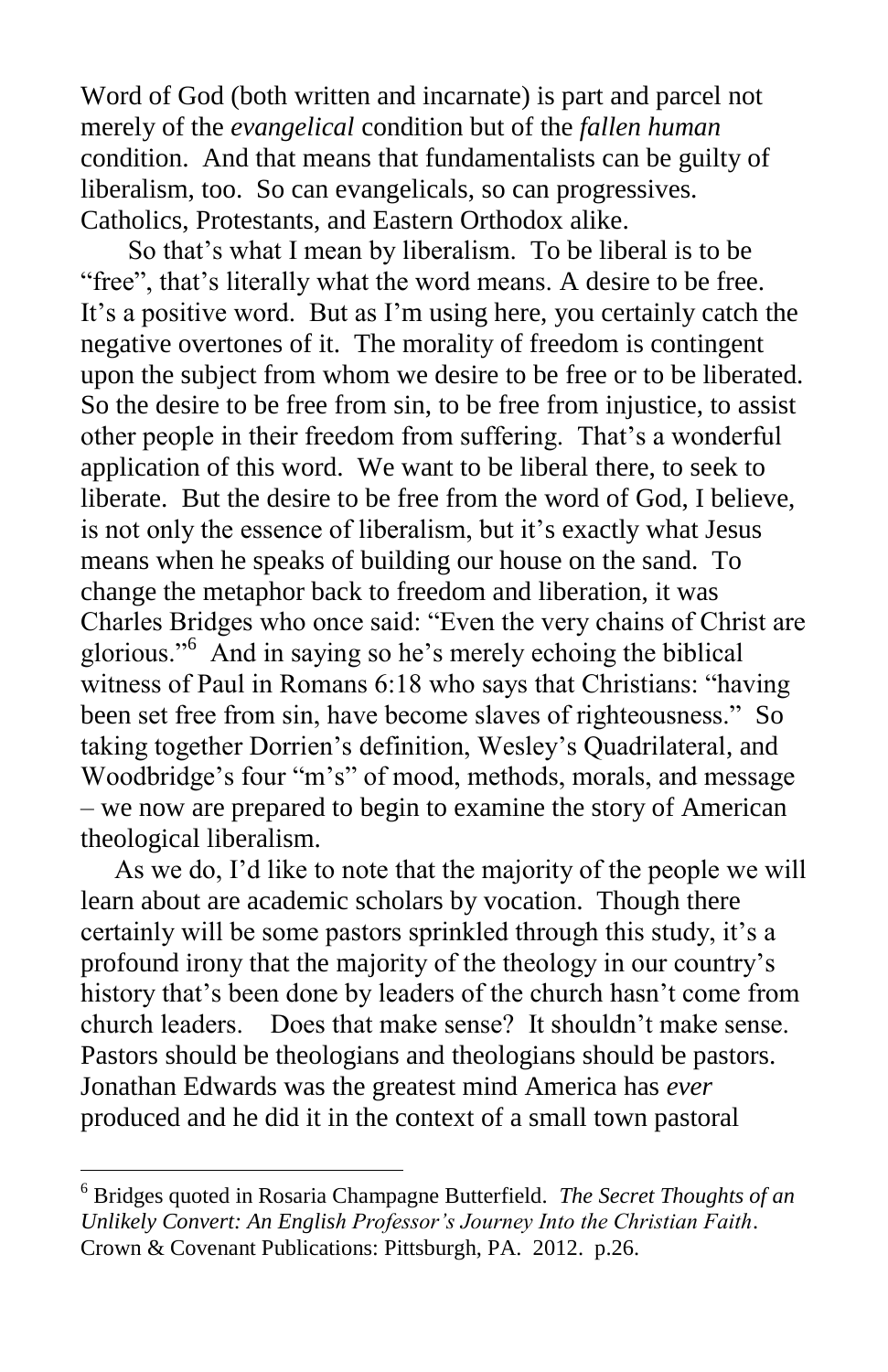ministry. When he died, he only had a few hundred books in his library. Pastors used to be made of something different. When we come to examine the mighty rushing river of liberal theology that's been flowing through our nation for the better part of three hundred years, though, we must start at its source – those at the headwaters. Let's begin by looking at one of those pastortheologians. We begin with Charles Chauncy.

### **1. Charles Chauncy (1705-1787)**

 Charles Chauncy was born in Boston on New Year's Day 313 years ago in the year 1705. His family was of rich a Puritan ancestry that stretched back to England a century earlier. His great-grandfather – also named Charles – was a Cambridge graduate who eventually became the second president in the history of Harvard College in the Cambridge on this side of the Atlantic. Though Chauncy's father was not a minister, he was a man who took his Christian faith seriously and sought to create an environment of family worship and discipleship in the home. Chauncy was raised in the Calvinistic and Congregationalist Protestant tradition of early  $18<sup>th</sup>$  century New England. His home and church life were woven together in a seamless fabric of Bible reading, prayer, participation in the local church, careful attention to the Westminster Shorter Catechism. These means of grace were the realities of his childhood and they would impact his entire life until his death at age 82.

 Chauncy entered Harvard College in the year 1717 which would make him 12 years old if you're keeping track. While sounds nearly impossible to us today it was quite common in his day. He began his studies at Harvard during an era of incredible change and evolution for the school. We'll say more about Harvard later but suffice it say at this point that Chauncy was trained for the ministry of the gospel in a school that was rapidly moving from a posture of treasuring traditional orthodoxy to a posture of tolerance toward heterodoxy. He eventually earned a Bachelor's degree and by the year 1724 had been awarded the Master's degree though it would be another few years before he took his first church, took his first wife, and began a family. I say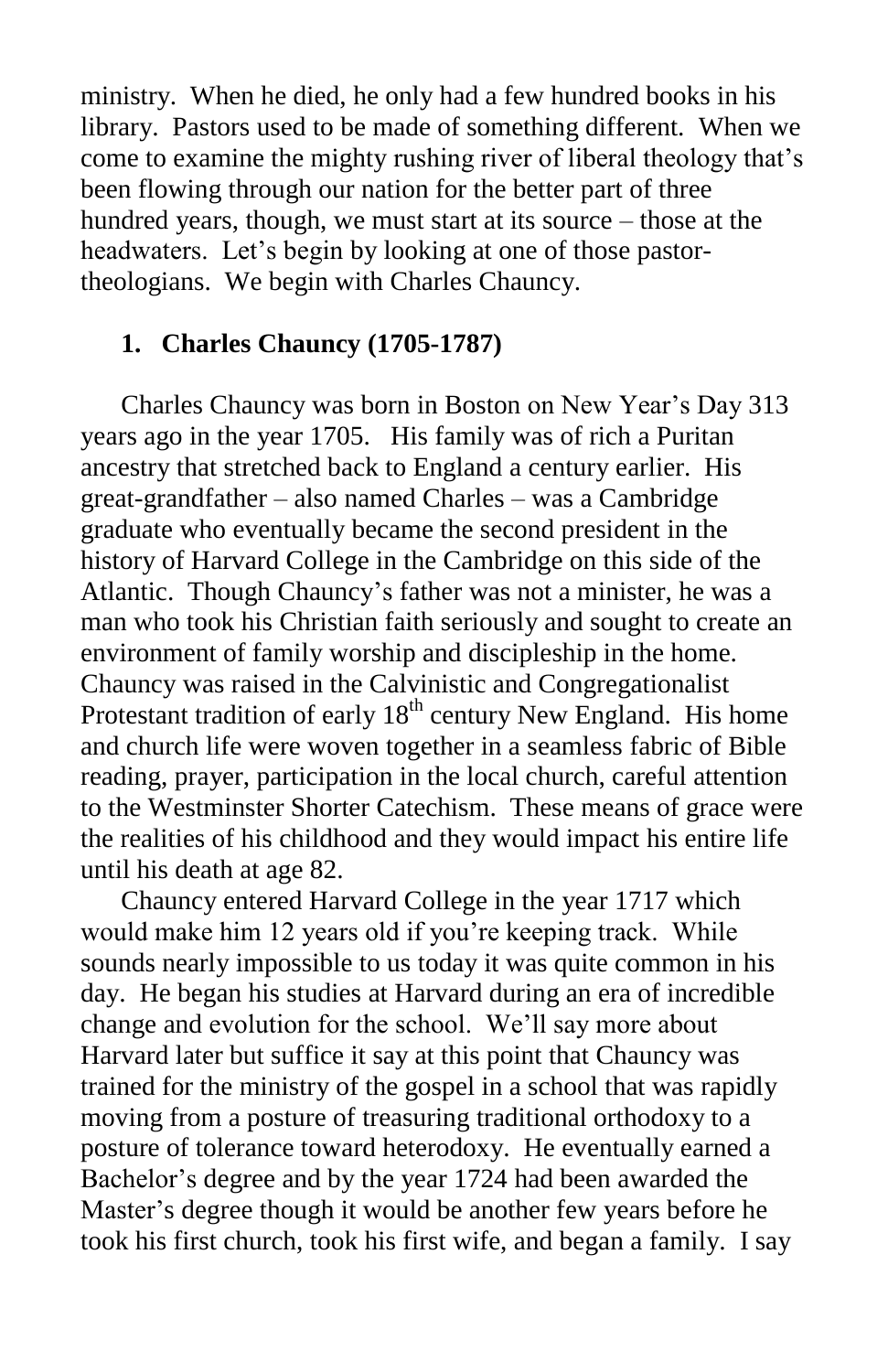his "first" wife because over the course of his 82 years, he was married three times and a made a widower three times over. This man was acquainted with grief. Chauncy knew his share of sorrow.

 In view of these relationships it's accurate to say that Charles Chauncy's greatest, most enduring marriage was to the flock at Boston's First Church. First Church of Boston (or Old Brick as it was called) summoned Chauncy to their charge in the year 1727 and he remained at his post as a pastor of Old Brick until his death in 1787. That's sixty years of ministry in the same local congregation. In our age of church hopping this ought to give us pause. One of the finest aspects of a ministry like Charles Chauncy's was its permanence. Its stability. I agree with Eugene Peterson who writes: "Every time a pastor abandons one congregation for another out of boredom or anger or restlessness, the pastoral vocation of all of us is vitiated  $\cdot$ <sup>7</sup> I had to look up "vitiated". It means rendered faulty , defective, or debased. So Chauncy's tenure at First Church is one that ought to be appropriately respected and revered by shepherds and sheep alike in our church shopping  $21<sup>st</sup>$  century.

 As you read and research the years of the First Great Awakening, it is almost impossible to avoid the presence of Charles Chauncy. Though he longed for revival and awakening in his beloved Boston, what he observed in the ministries of men like Jonathan Edwards and especially George Whitefield caused him grave concern. Chauncy was man of morals. He was a pastor who prized order and reason and felt misgivings not only with the obvious excesses present in the Great Awakening but he also was deeply troubled by statements like this one from Jonathan Edwards who once wrote: "True religion, in great part, consists in holy affections…I should think myself in the way of my duty to raise the affections of my hearers as high as possibly I can, provided that

<sup>7</sup> Eugene H. Peterson, *Under the Unpredictable Plant: An Exploration in Vocational Holiness*. William B. Eerdmans Publishing Company: Grand Rapids, MI. (1992) 1994. p.18.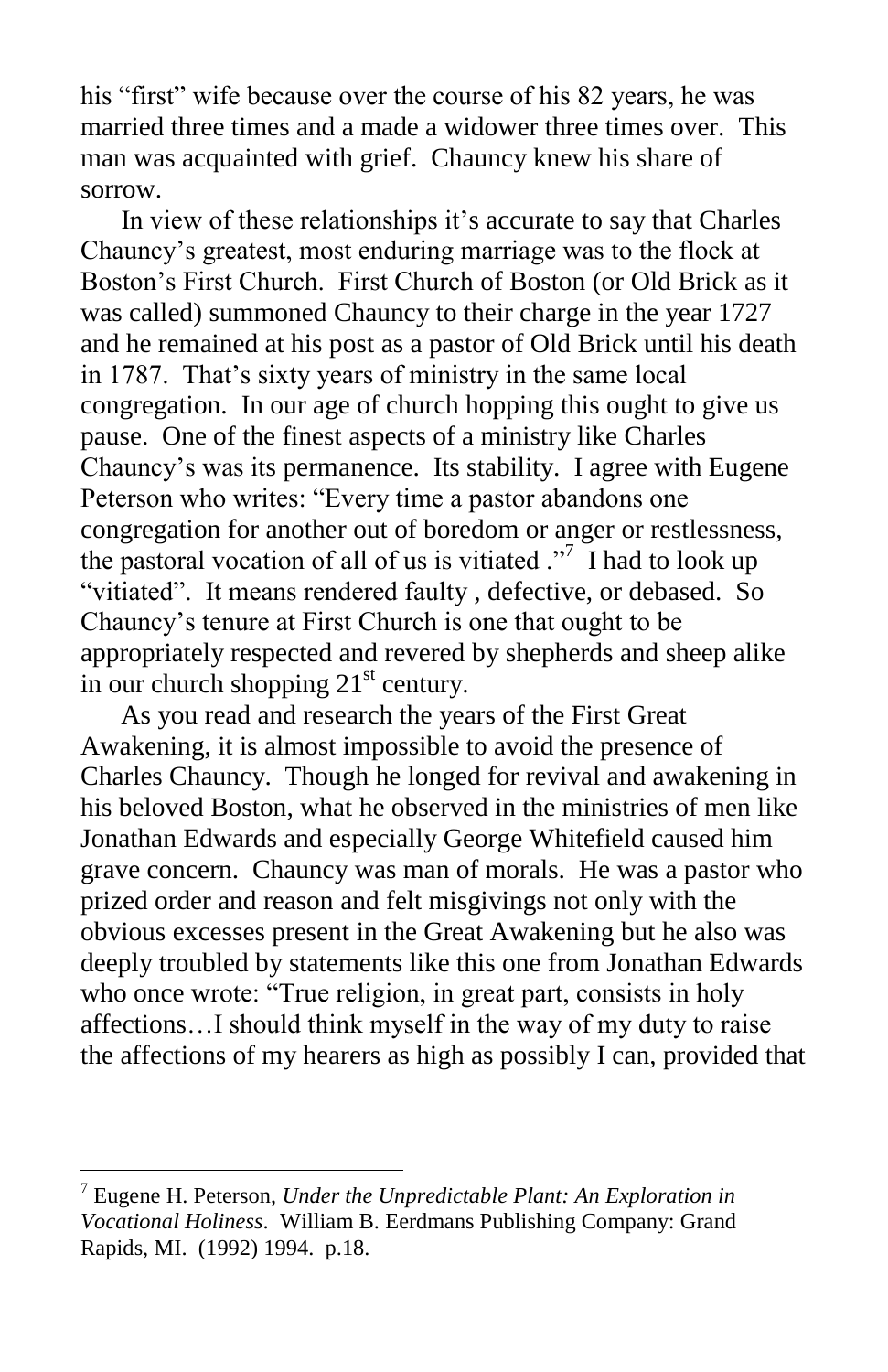they are affected with nothing but truth...".<sup>8</sup> Chauncy didn't appreciate that emphasis. He saw danger in it. He perceived imbalance. In fact, his most well known work (*Seasonable Thoughts on the State of Religion in New England*) was a direct, point-by-point attempt to refute Jonathan Edwards written work on the subject. The key quote from Chauncy is this one: "The plain truth is…an *enlightened mind*, and not *raised affections*, ought always be the guide of those who call themselves men; and this, in the affairs of religion, as well as other things."<sup>9</sup> Do you hear what he's saying? Your *heart* must be guided by your *head*. *Heat*? Certainly. But no more *heat* than the *light* warrants. The essence of Chauncy's critique of Edwards, Whitefield, and the Great Awakening as a whole was just that. Jesus told the woman at the well in John 4:24 – "God is spirit, and those who worship him must worship in spirit and in truth." In a sense, the clash between these two  $18<sup>th</sup>$  century pastors was over the understanding and practical application of that verse. Edwards (though he saw deficiencies in the Great Awakening) believed it was of the Spirit of God. Chauncy believed it to be of another spirit altogether.

 Now Chauncy didn't like Edwards, but he *really* disliked Whitefield. At least Edwards was a settled parish pastor, a native of New England. Critically advocating the Great Awakening. Charles Chauncy simply had no use for George Whitefield. And this displays the difference between Chauncy and Edwards at this point. It's stunning really. Chauncy was unbelievably threatened by Whitefield's presence in New England during his preaching tours. On the other hand, Edwards was overwhelmingly thrilled. Edwards wrote a letter to Whitefield, asking him to come preach at his church and stay at his house and minister to his family and he did. 10 Chauncy would never have dreamed of such a thing. There

<sup>8</sup> Jonathan Edwards, *Treatise Concerning the Religious Affections*. Edited by John Smith, *The Works of Jonathan Edwards*, Volume 2. New Haven: Yale University Press. 1959 p.95.

<sup>9</sup> Charles Chauncy quoted in George M. Marsden, *Jonathan Edwards: A Life*. Yale University Press: New Haven, CT. 2003. p.281.

<sup>10</sup> That letter can be found in *A Sweet Flame: Piety in the Letters of Jonathan Edwards*. Profiles in Reformed Spirituality. Edited and Introduced by Michael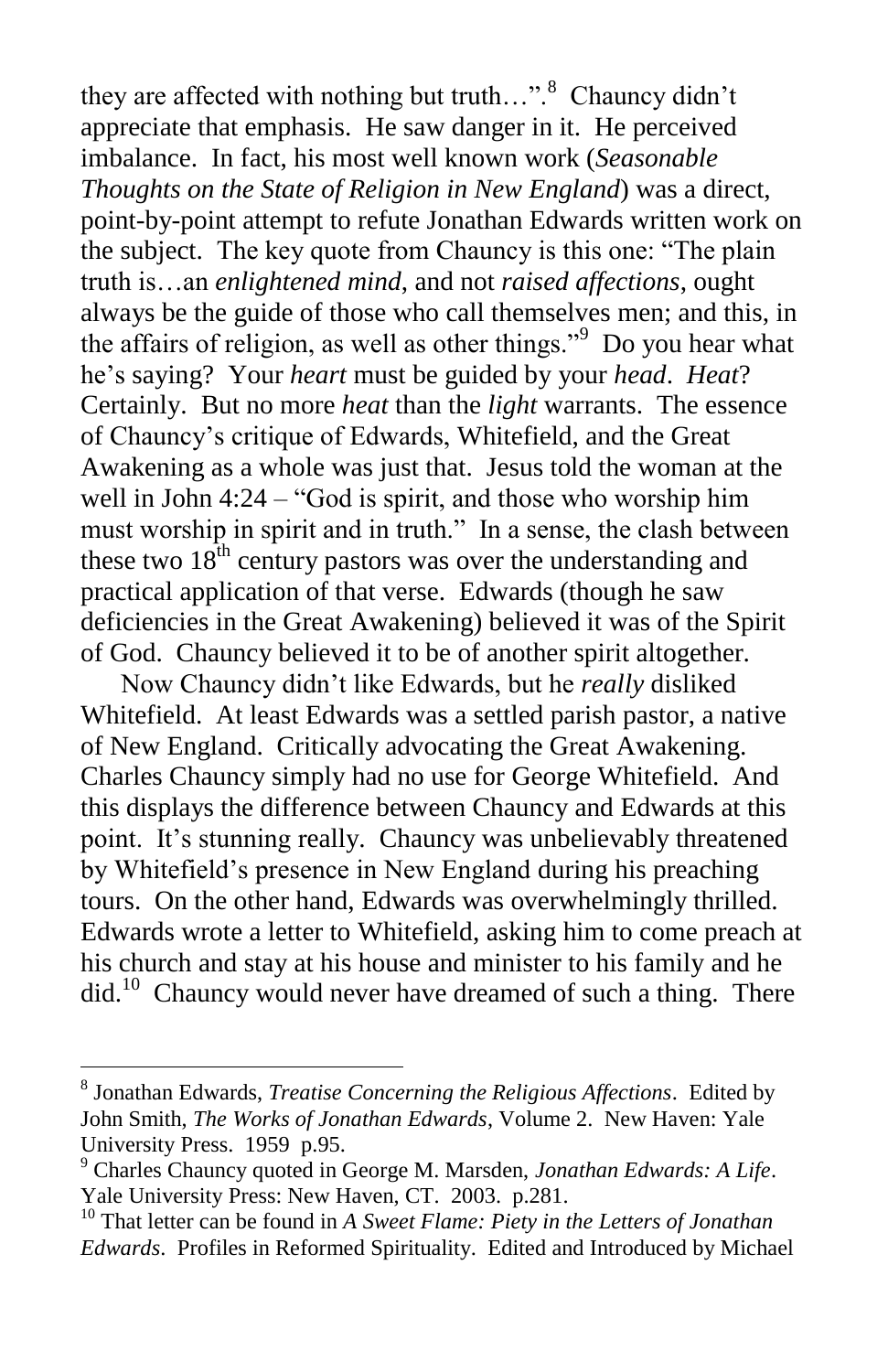is an account (it may be apocryphal) but it's entertaining. An account of the one known meeting of Chauncy and Whitefield. It is said to have occurred on a street in Boston in January of 1745. Here's the tale as told by author William Sumner:

 "Soon after Whitefield landed in Boston, on his second visit to this country, he and Dr. Chauncy met in the street, and, touching their hats with courteous dignity, bowed each to the other, [Chauncy says] 'So you have returned, Dr. Whitefield, have you?' [Whitefield] replied, 'Yes, Reverend Sir, in the service of the Lord.' 'I am sorry to hear it,' said Chauncy. 'So is the Devil! [answered Whitefield and they] touched their hats and passed on."<sup>11</sup>

Chauncy genuinely saw Whitefield as a menace to the health of the churches in New England. He felt his pathway and presence among settled congregations to be unsettling and dangerous to them. Gary Dorrien (quoting Chauncy) observes: "[Chauncy] denounced Whitefield's presumption in going about 'from one Province and Parish to another' *as though New England had never*  heard the gospel (emphasis mine)."<sup>12</sup> That phrase by Dorrien is (I believe) telling. He's acting like we haven't heard the gospel. Chauncy's mood toward Edwards, Whitefield and the Great Awakening was cynical and his mind unconvinced that it was a genuine work of the Holy Spirit. His mood was one of suspicion.

 In time, Chauncy's mood wasn't the only change that would take place as a pastor. It demanded the better part of 30 years, but his message altered dramatically as well. Describing the metamorphosis, his biographer called him "a heretic in doctrine…a Puritan in temperament."<sup>13</sup> What's fascinating about Charles Chauncy, however, is that he self-consciously lived his entire life in what he believed to be humble submission to the absolute

 $13$  Griffin, p. 94.

A.G. Haykin. Reformation Heritage Books: Grand Rapids, MI. 2007. pp.37- 40.

<sup>11</sup> William Sumner quoted in Edward M. Griffin, *Old Brick: Charles Chauncy of Boston (1705-1787)*. Minnesota Monographs in the Humanities Volume 11. University of Minnesota Press: Minneapolis, MN. 1980. p.91.

<sup>12</sup> Gary Dorrien, *The Making of American Liberal Theology: Imagining Progressive Religion 1805-1900*. Westminster John Knox Press: Louisville, KY. 2001. p.4.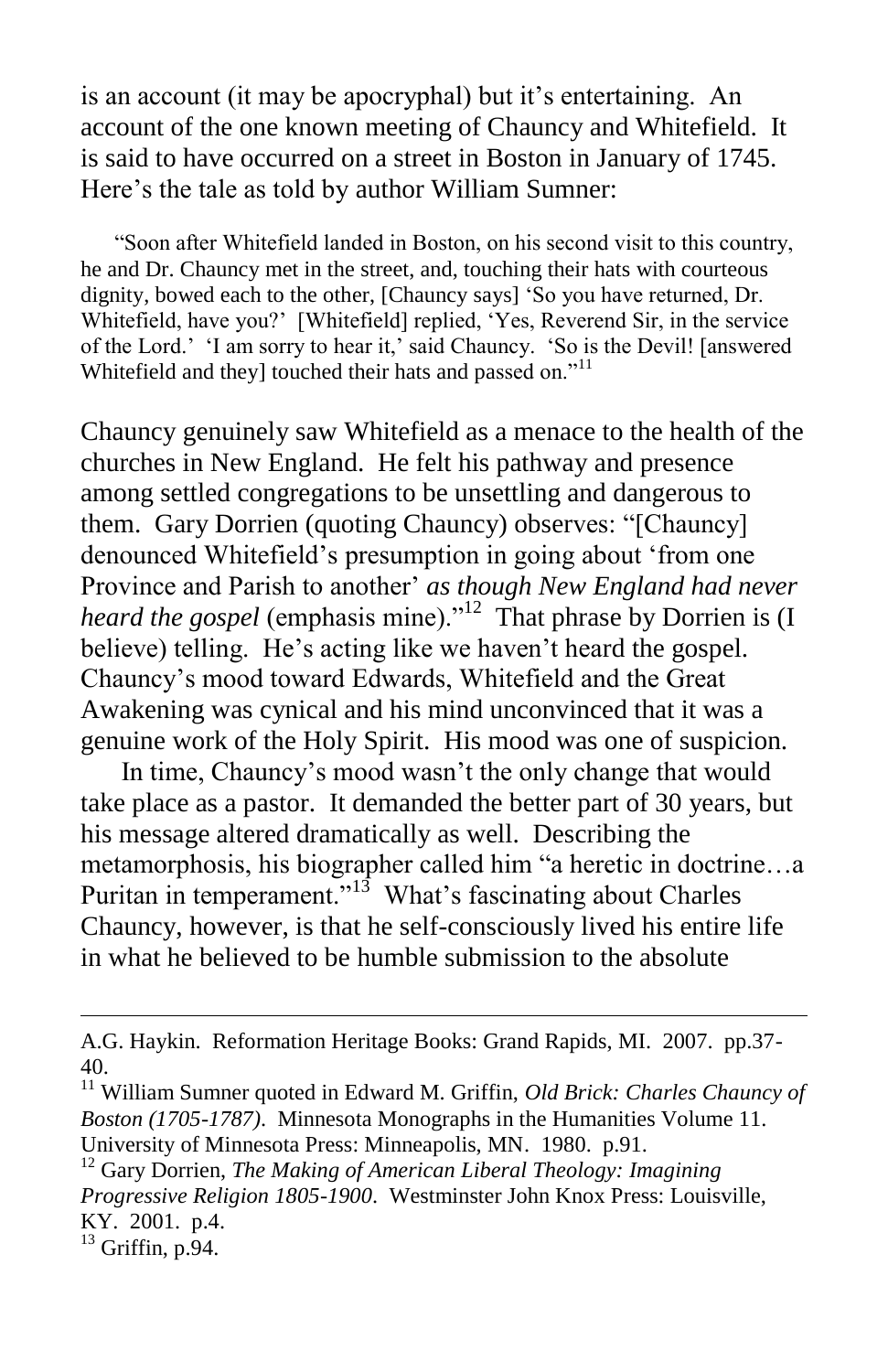authority and inspiration of Holy Scripture. *If* he was a heretic, he was not so with reference to the way he viewed the Bible. Listen to his own words here: "I have made the Scriptures my sole study…and I think I have attained to a clearer understanding of them than I ever had before…[he believed his writings to be]… written from the scripture account of these matters, and not from any human scheme. [Chauncy confesses that his thoughts] will not, I believe, comport with what is called orthodoxy, but I am very persuaded it contains the real truth."<sup>14</sup> And for Chauncy, the "real truth" included the denial of the doctrine of original sin, and the eventual affirmation of universal salvation (universalism)  $- a$ breath-taking position for an  $18<sup>th</sup>$  century New England pastor to hold in his day.

 Charles Chauncy is a fascinating man. He looked to his right and he saw the theology and enthusiasm of Edwards, Whitefield, the Great Awakening and he knew that was not his team. But when he looked to his left, he only saw the materialistic unbelief of philosophers like David Hume and the deism of Benjamin Franklin. And he couldn't go there with them. What Chauncy did (perhaps entirely without realizing it) was to give birth to categories that simply didn't *exist* in America before his time. Gary Dorrien asks: "Is there a progressive Christian 'third way' between the authority-based orthodoxies of traditional Christianity and the spiritless materialism of modern atheism or deism?"<sup>15</sup> Chauncy, who died in 1787, *wanted* there to be a way. Men like William Ellery Channing (in the generation that followed) *made* a way.

# **2. William Ellery Channing (1780-1842)**

 William Ellery Channing was born in Newport, Rhode Island in the year 1780 (seven years before the death of Charles Chauncy). His maternal grandfather was a member of the United States Congress and a signer of the Declaration of Independence. Channing's father was a successful lawyer who actually worked as

<sup>&</sup>lt;sup>14</sup> Chauncy quoted in Griffin, p.111.

 $^{15}$  Dorrien, p.xiii.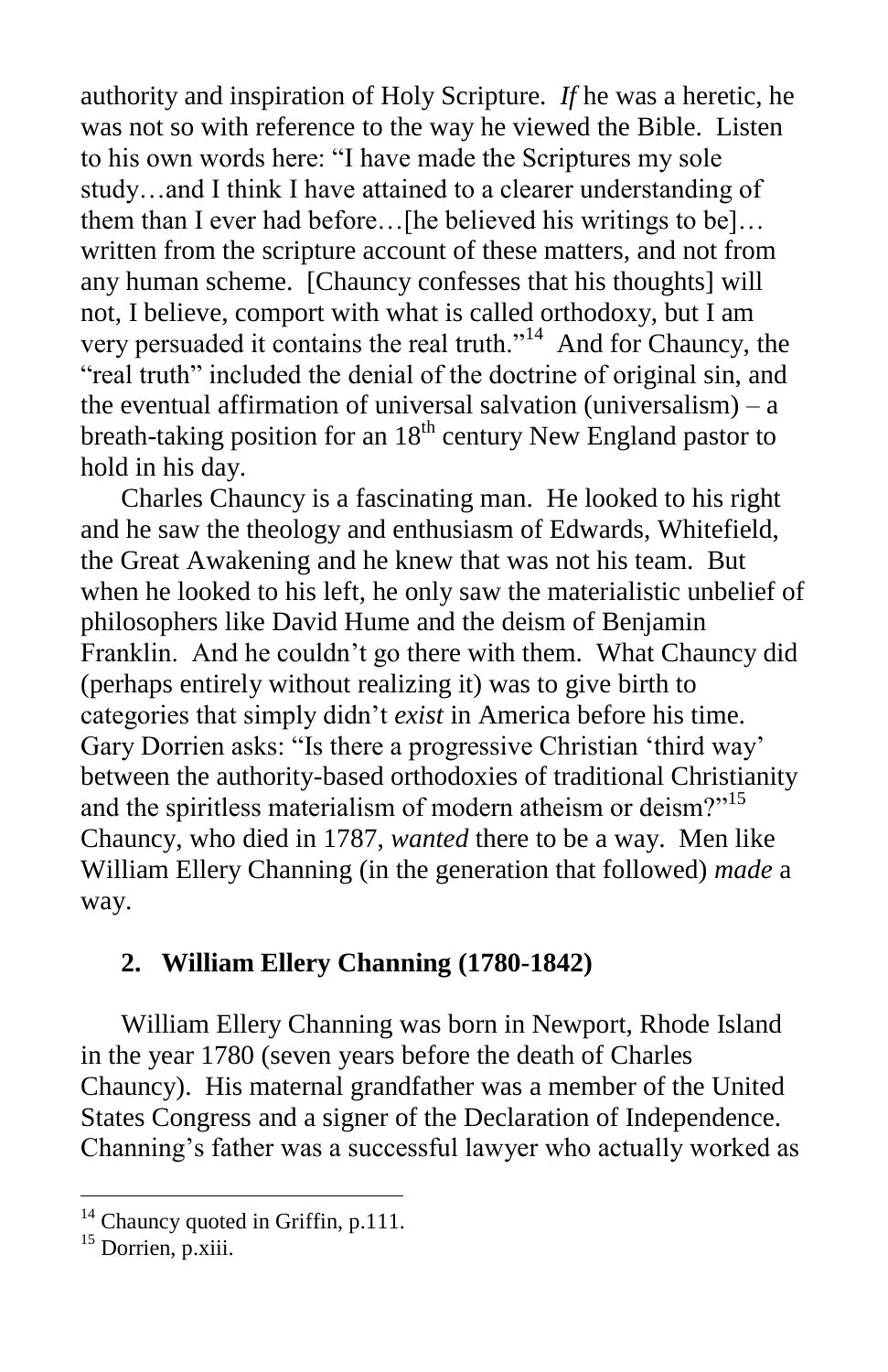the D.A. of the city of Newport as well as State Attorney General for all of Rhode Island. Channing was raised the  $1<sup>st</sup>$ Congregational Church of Newport whose pastor was Samuel Hopkins. Hopkins was mentored by Jonathan Edwards but failed to echo many the hallmarks of his traditional orthodoxy (denying doctrines such as total depravity, original sin, and the imputation of Christ's righteousness).

 More important, though, than Samuel Hopkins's influence on Channing was the influence of his own father. In what is probably the most moving biographical account I came across in all my reading over the last year is the story of young William Ellery Channing's experience at his father's side as they attended an evangelistic meeting together. The preacher was intense. He spoke of the coming judgment. He warned his listener's of the terrors of everlasting hell. The account I read that so moved me reads this way:

 "Channing was stunned. He felt the terror of his condition as a condemned being…After the meeting his father greeted an acquaintance with the pronouncement: 'Sound doctrine, sir.' The words struck Channing hard, because *they seemed to answer the question whether the preacher spoke the truth*. [Just a parenthetical statement here about the power of fatherhood. When our sons look to us, they are looking to us to help them determine what is true. That's what boys need from their dad's more than anything else. And most fathers fall woefully short of this service to their sons] Neither of them spoke as they began their journey home, but on the way; incongruously, the elder Channing began to whistle. Nothing was said about how the family should attempt to flee the wrath to come. When they reached home, instead of speaking some word to his family about their apparently terrible plight, Channing's father pulled off his boots, propped his feet before the fireplace, and calmly relaxed with his newspaper. The scene was a revelation to Channing: *His father didn't believe it!* As this realization first washed over him, Channing first felt relieved, but then, on further reflection, he began to feel violated. He felt angry at being manipulated and imposed upon. Why did the church preach that God was so vindictive? If people believed it, why did they praise God for his goodness and love? If people like his father didn't believe it, why did they pretend otherwise? (emphasis mine)"<sup>16</sup>

 $16$  Dorrien, p.9.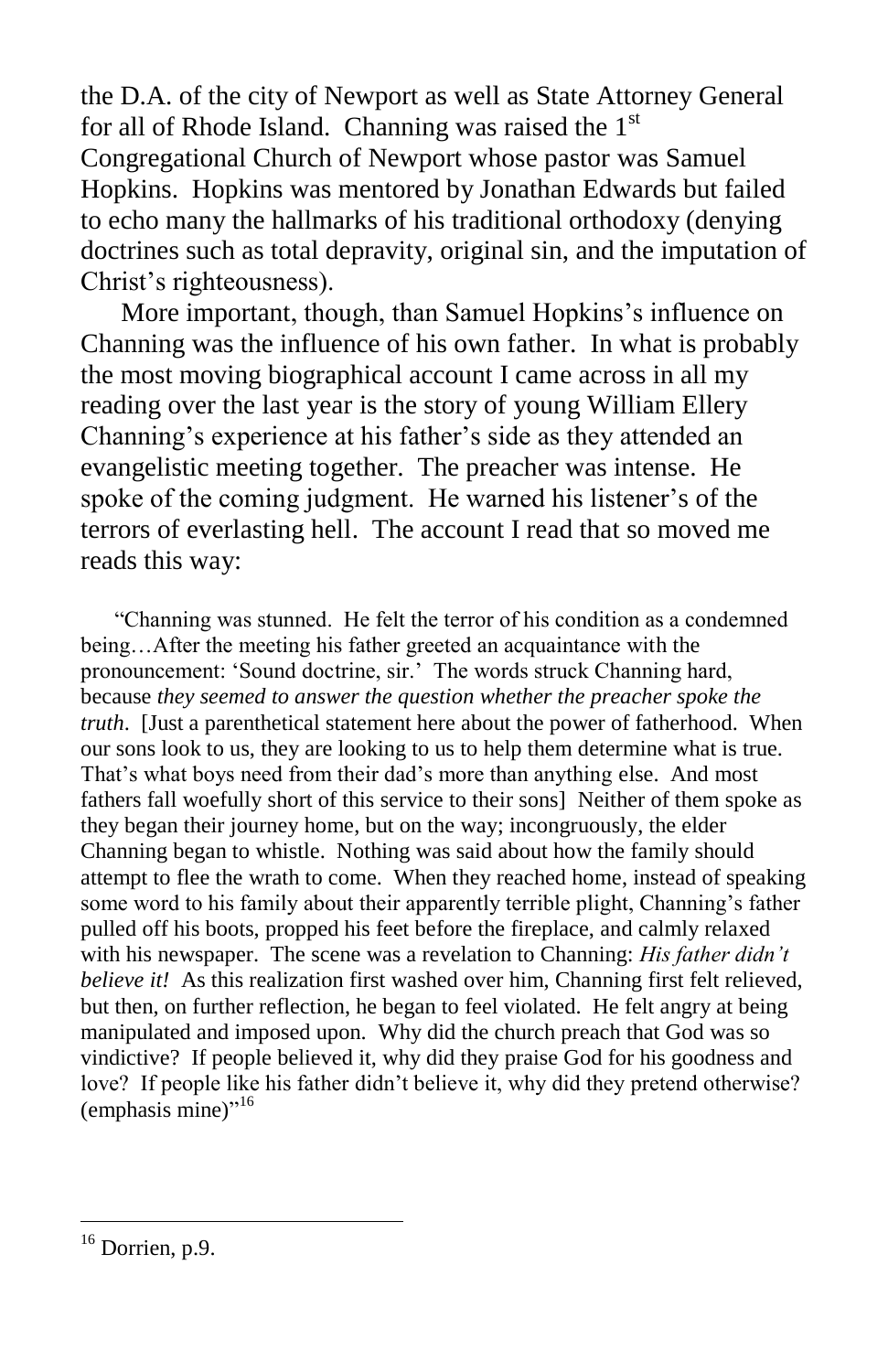Okay, now I first read that paragraph in March of this past year. And as I read it my heart was pounding out of my chest. I could barely swallow. This is the moment that brands William Ellery Channing for the rest of his life.

 He went on to become a minister but a Unitarian minister. He came to deny the doctrine of the Trinity, the substitutionary atonement of Christ on the cross, and embraced a version of biblical authority that would have given pastors a generation earlier (like Charles Chauncy) serious pause. His doctrinal views went on to have a devastating impact on his vision of evangelism and proselytism. Listen to Channing in his own words here: "…we are not governed by a proselyting temper…I will venture to assert, that there is not on earth a body of men who possess less of the spirit of proselytism, then the ministers of this town and vicinity.<sup> $517$ </sup> Now many of us would make that same confession but with tears in our eyes – with great humiliation. Channing was proud of the lack of evangelistic zeal that marked his movement. He was bragging on their anti-missiology.

 By the end of his life, Channing had successfully paved the way for the fledging movement known as transcendentalism. Before he died, he came to believe so strongly in the truth of general revelation (the knowledge of God that comes through creation) that he found it wholly needless to appeal to special written revelation at all. And you may ask, how then can we know this God and these truths about him with certainty apart from written revelation? Channing says:

 "I answer, we derive them from our own souls…The divine attributes are first developed in ourselves, and thence transferred to our Creator. The idea of God…is the idea of our own spiritual nature, purified and enlarged to infinity. In ourselves are the elements of the Divinity."<sup>18</sup>

Now that final sentence: "In ourselves are the elements of the Divinity" is all that a young man like Ralph Waldo Emerson needed to hear in order to send shockwaves through the American culture.

<sup>&</sup>lt;sup>17</sup> Channing quoted in Dorrien, pp.25-26.

<sup>&</sup>lt;sup>18</sup> Channing quoted in Dorrien, p.48.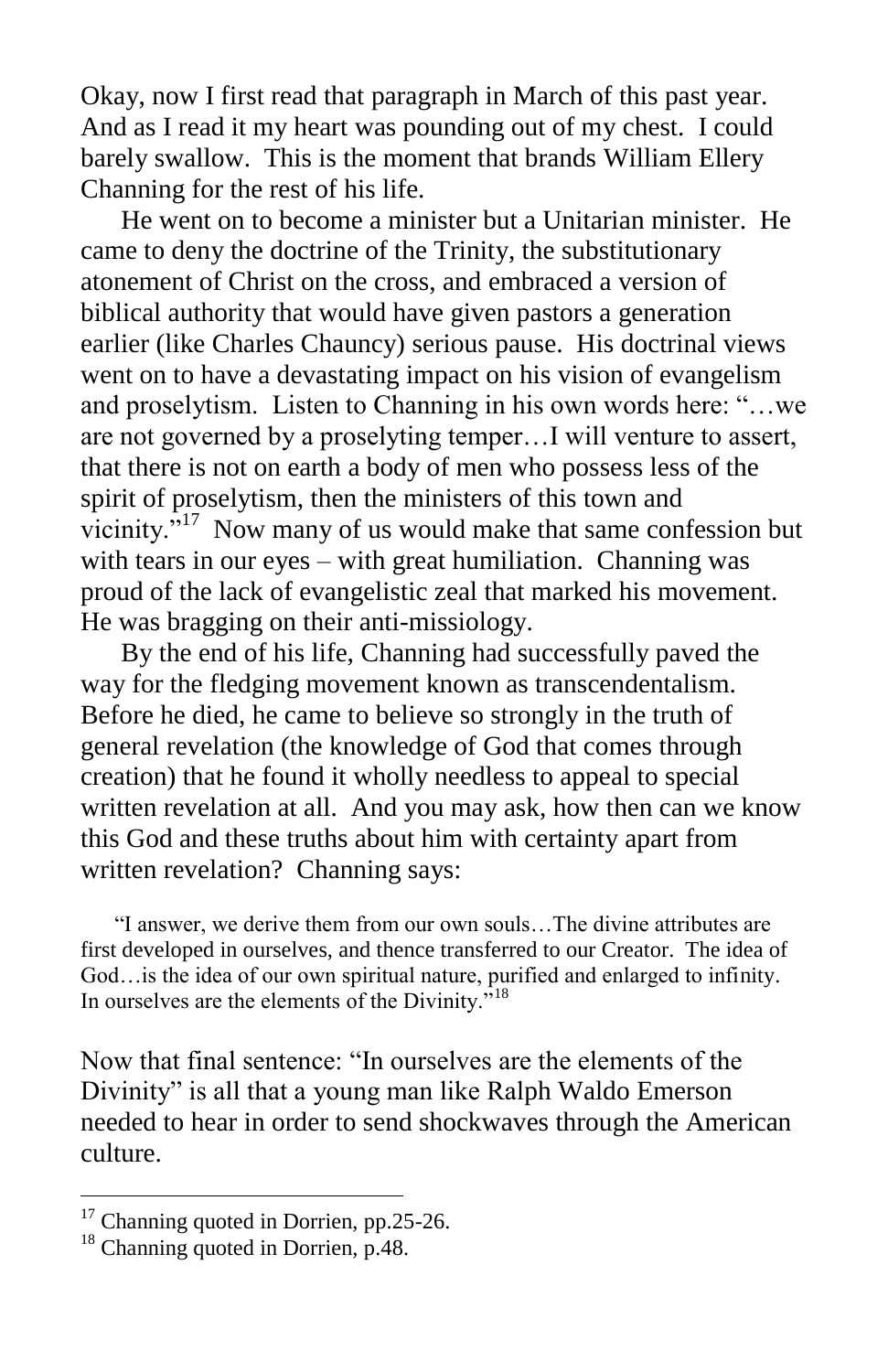#### **3. Ralph Waldo Emerson (1803-1882)**

 Ralph Waldo Emerson became the undisputed leader of the Transcendentalist movement of the  $19<sup>th</sup>$  century. He wrote essays and poetry, and he gave lectures the power of which are still today being felt. Emerson was born the son of a Unitarian minister in Boston in the year 1803.<sup>19</sup> He graduated from Harvard in 1821 and in 1838 would give a commencement address before the Divinity School that would go down in infamy. Now you have to know that by the early to mid-nineteenth century, Unitarianism as a movement had been around long enough to become institutionalized at Harvard (that change was finalized as early as 1805). But Unitarianism itself was splintering. Progressive though it was, it still had within it an old school and a new school. The old school (represented by men like Channing) actually believed in things like a personal God, the reality of biblical miracles, and though they did not hold an orthodox Christology, old school Unitarians did believe in the distinctiveness and the importance of the person of Jesus Christ as a revelation of God. The new school (represented by men like Ralph Waldo Emerson) felt the doctrinal positions of the old Unitarianism to be too restrictive and not nearly progressive enough. And the event that forced the issue for the fragmenting Unitarianism was the graduation address given by Emerson on July 15, 1838.

 Now, the senior class was permitted to extend an invitation to their own speaker and they chose Emerson. And though his private journals were much more candid about his views on Jesus, his public address at Harvard was plenty controversial. Privately, Emerson wrote things in his journals about Jesus like: "I do not see in him cheerfulness: I do not see in him the love of Natural Science: I see in him no kindness for Art; I see in him nothing of

<sup>&</sup>lt;sup>19</sup> In fact, Ralph Waldo Emerson's father (William Emerson) is the pastoral grandson of Charles Chauncy. Not related by blood, but by pulpit – Ralph Waldo Emerson's father was the successor of John Clarke who was Chauncy's own hand-picked successor. In other words, the time from Chauncy's death to the beginning of William Emerson's pastorate was only 12 years.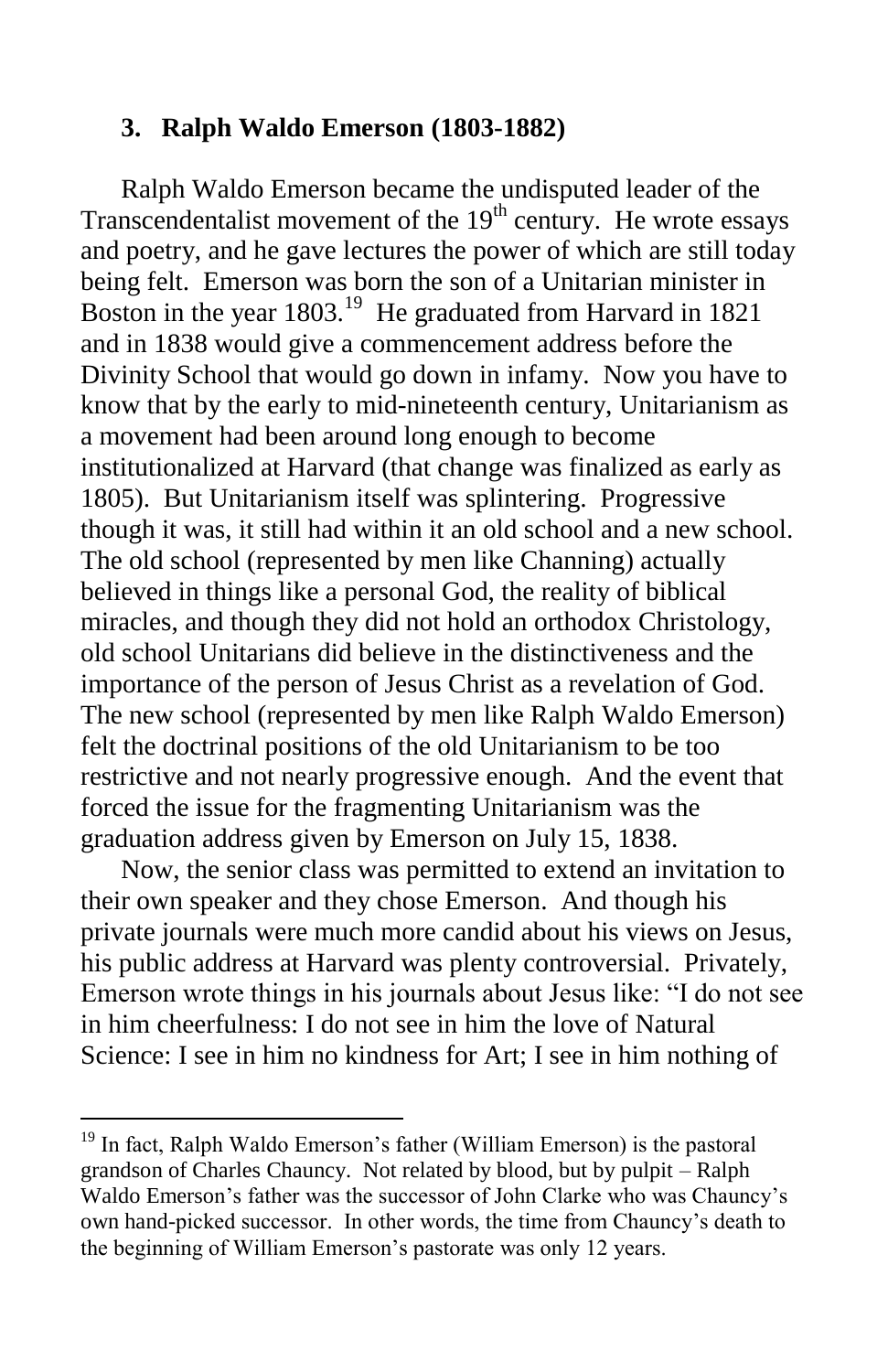Socrates...of Shakespeare."<sup>20</sup> Now, publically, he didn't say such things – the tones he chose were less abrasive. But in many ways, the language of the Harvard Divinity School address was even more incendiary. Here's a portion of it. Now he's speaking to future ministers with theology professors looking on:

 "It is my duty to say to you, that the need was never greater of new revelation than now…Let me admonish you, first of all, to go alone; to refuse the good models, even those which are sacred in the imagination of men, and dare to love God without mediator or veil…Yourself a newborn bard of the Holy Ghost, - cast behind you all conformity, and acquaint men at first hand with Deity."<sup>21</sup>

Now this scandalized the Unitarian Harvard of 1838. I don't mean to mean to make light of Emerson's theology here, but imagine how unorthodox Emerson had to be in order to offend his listening audience. Emerson's ideas and his rhetoric at the Harvard commencement caused a huge firestorm *among Unitarians*. He made heretics blush. Well Harvard distanced themselves immediately from Emerson. In fact, it was another 30 years before he was issued another invitation to come back. In the wake of his rejection by organized religion, Emerson put his hand to the helm of a burgeoning Transcendentalist movement and steered it late into the  $19<sup>th</sup>$  century.

### **4.** *Harvard College 1636-1805*

 Now a brief note on Harvard College before we take a look at one more biography and then move to a time of discussion with a break. You may recall me saying that Harvard officially fell into Unitarian hands by the year 1805. And a generation later, the senior class is urged by the speaker to "love God without [a] mediator". How does that happen? How does a school that was chartered in 1636 as a bastion, as a training-ground for gospel ministry move to a position Unitarianism in less than 200 years? How's it happen? Well, the story of Harvard is also the story of

 $20$  Emerson quoted in Dorrien, p.72.

 $^{21}$  Ibid, pp.73-74.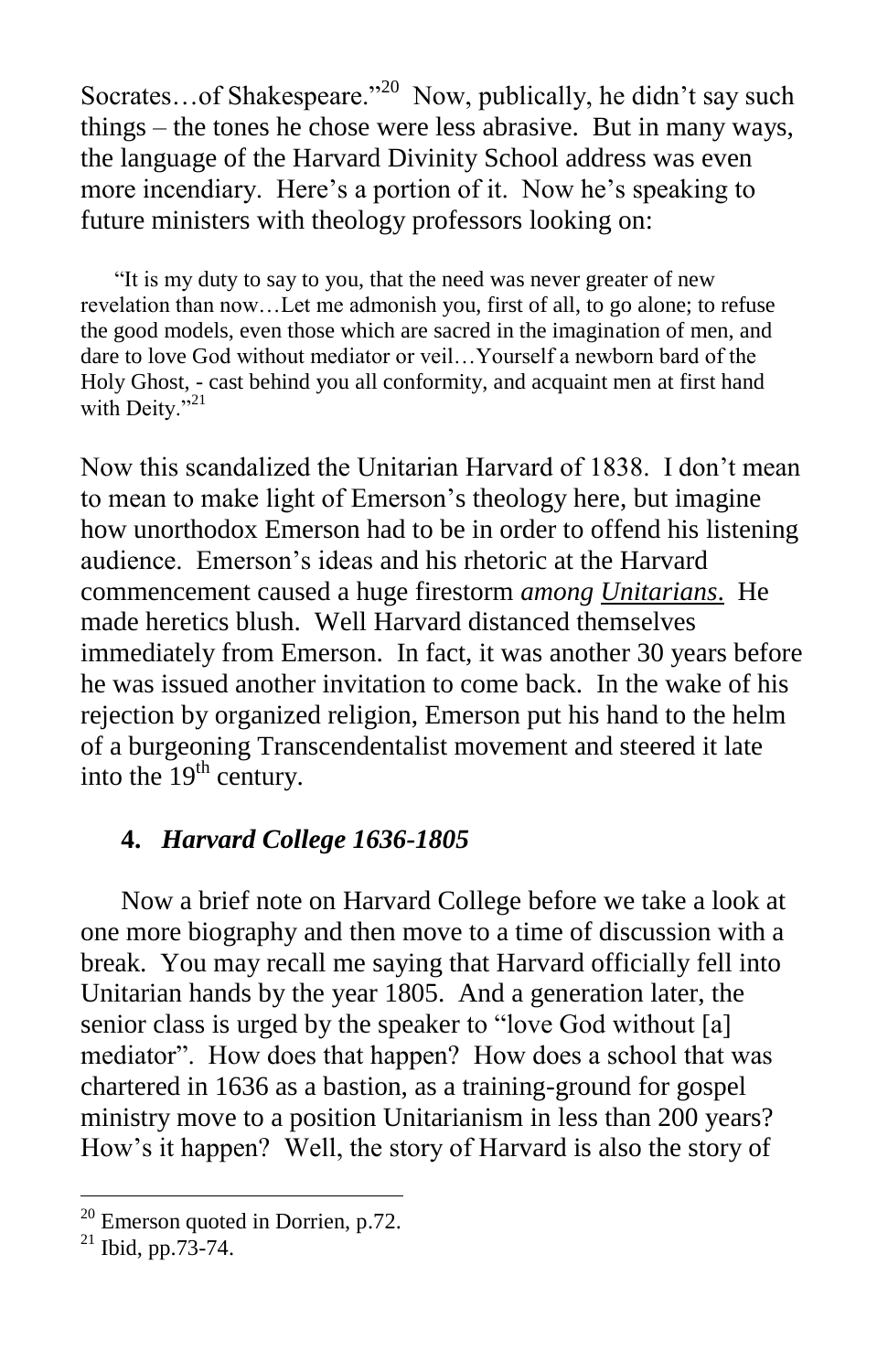many schools (including but not limited to) William and Mary, Yale, Brown, Dartmouth, Rutgers, Andover and Princeton. The entire Ivy League. What happened at Harvard between the years 1636 and 1805 was repeated time and again at many institutions throughout the United States. And the though the story is far more involved and complex than even I know or could possibly summarize here, I think it's fair to say that what happens individually can also happen corporately.

 R. Albert Mohler (who knows something of what he speaks on this subject – as he 20 years ago became the President of The Southern Baptist Theological Seminary during the years of the conservative resurgence) Mohler once said that liberalism at an institutional level is "almost always in the hands of those who would claim to save Christianity rather than to bury it. [Thus] There's a basic apologetic impulse behind [this]."<sup>22</sup> The *mood* when such change is afoot is usually buoyant and optimistic. The *methods* used to induce change are subtle, even imperceptible. Now, let's say you spot what's going on this point in your institution. Just try and blow the whistle. Try it. The backlash will be fierce. After all, how do you critique a mood? What's the best way to correct attitudes? Now, once you get to the next step, the *moral* and ethical battles fought in such institutions are typically waged over issues in the broader culture whose ship has already sailed so there is often enormous social pressure brought to bear. And finally, the change in *message* (once mood, methods, and morals are redefined) the message is not normally a hard sell. Due to the other changes, there may not be anyone left in your institution that will even fight the doctrinal battles. If you're interested in learning more about the decline of Harvard College, I would point you toward the excellent essay on this topic written by David Beale called "The Rise and Fall of Harvard". Just google "The Rise and Fall of Harvard" and you'll see it. It's available free online. One final biographical sketch before our discussion and break. Let's look for a moment at the life and ministry of Theodore Parker.

 $22$  R. Albert Mohler, "How Does It Happen? Trajectories Toward an Adjusted Gospel". An address given at Together for the Gospel. Louisville, KY. 2010.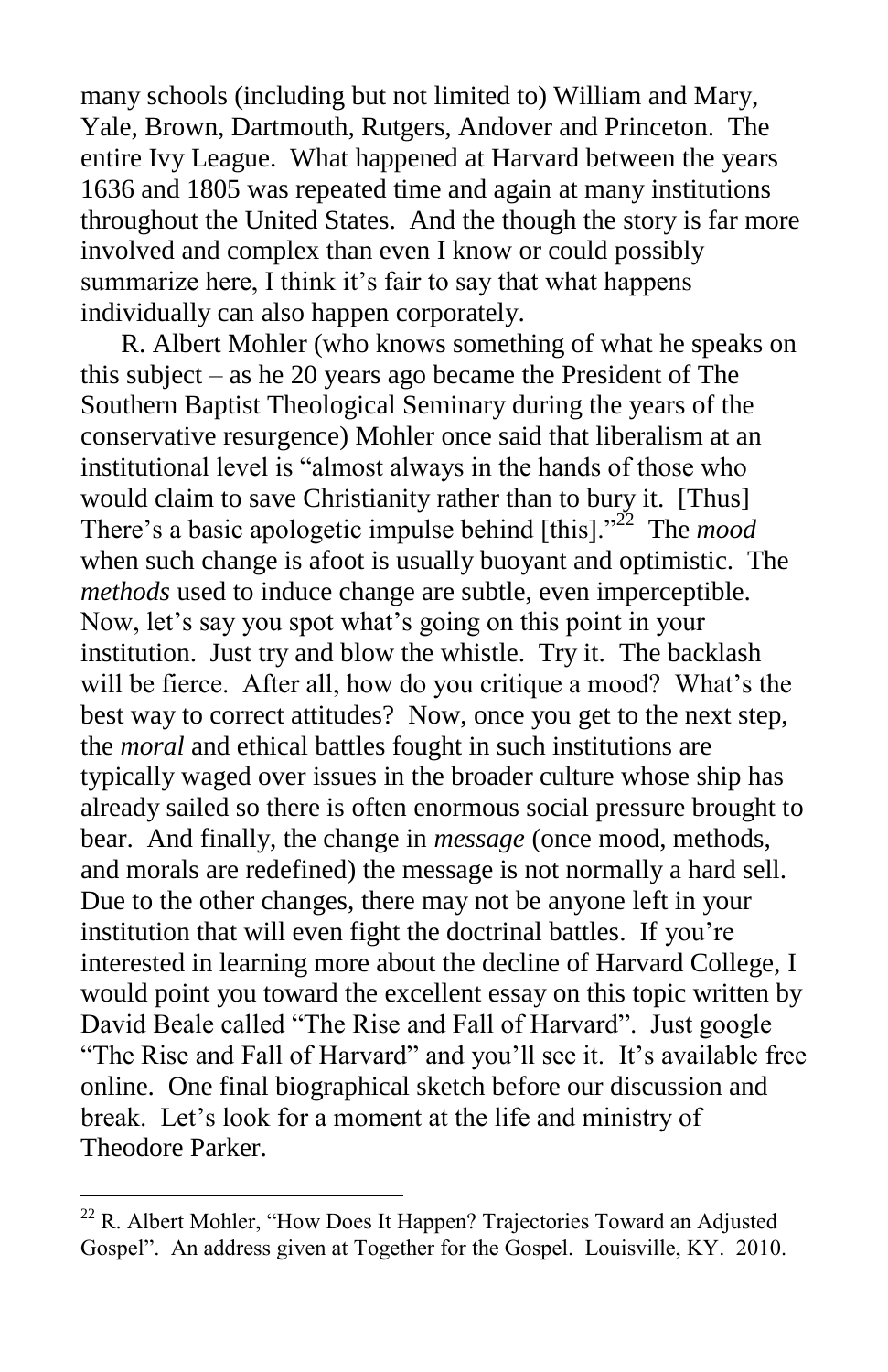### **5. Theodore Parker (1810-1860)**

 Theodore Parker was born in Lexington, Massachusetts on August  $24<sup>th</sup>$  of 1810. Parker had graduated from Harvard Divinity School in 1837 and was pastoring a flock in West Roxbury Massachusetts. He also happened to be present for Emerson's notorious Divinity School address the following year. His response to Emerson was euphoric. He wrote in his journal: "My soul is roused…So beautiful, so just, so true, and terribly sublime was [Emerson's] picture of the faults of the church in its present position."<sup>23</sup> Given Parker's theological commitments as a new school Unitarian, Emerson's address was like pouring lighter fluid on a flame that was just beginning to smolder in Theodore Parker's heart. Unlike Emerson, Parker wanted to be a part of the Unitarian establishment, but he wanted to push its boundaries from without. He was curious to see how far he might press the limits of its conception of orthodoxy. He was thrilled with the ideas of Transcendentalism and gladly attended the meetings of Emerson's Transcendental Club, he just wanted to do so from his perch within Unitarianism. He wrote: "I intend, in the coming year, to let out all the force of Transcendentalism that is in me. Come what will come, I will let off the Truth fast as it comes."<sup>24</sup>

 Theodore Parker was quite open and candid about his misgivings with traditional orthodoxy. He discarded the idea of biblical infallibility, the possibility of miracles, and he had very little use for the historical Jesus. He said things that Emerson himself wouldn't go on record as saying publically. And as a result, he experienced an increasingly icy reception among fellow Unitarian ministers. And he didn't understand why. He believed that he was simply voicing publically what other ministers clearly held privately. Eventually, neighboring pulpits were shut off to him. No pastors would exchange with him. He said at one point: "I must confess that I am disappointed in the ministers – the Unitarian ministers. I once thought them noble; that they would be

<sup>&</sup>lt;sup>23</sup> Parker quoted in Dorrien, p.77.

 $^{24}$  Parker quoted in Dorrien, p.81.